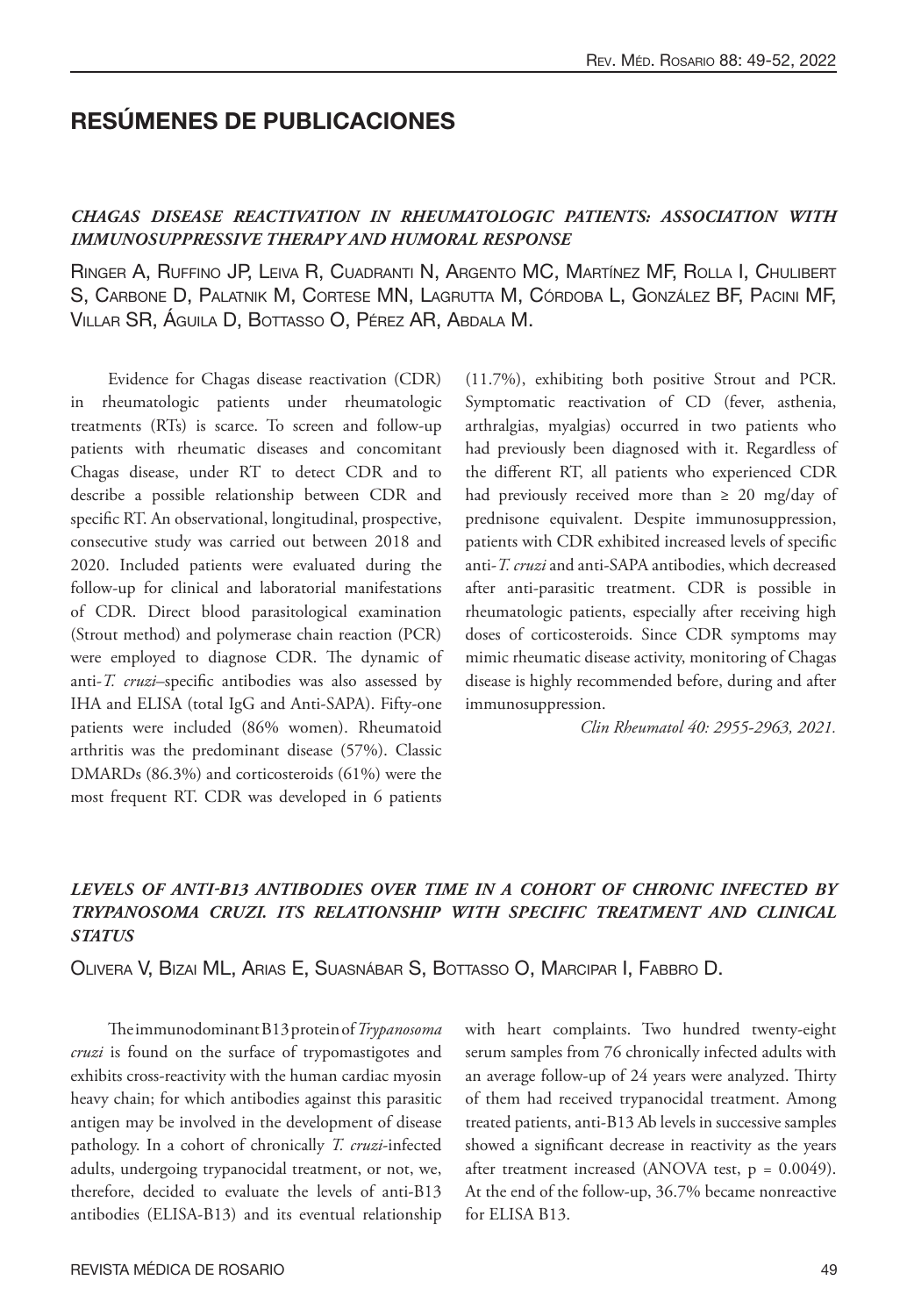Untreated patients did not have significant variations in the level of anti-B13 antibodies during follow-up. None of the treated patients had electrocardiographic changes compatible with chronic chagasic cardiomyopathy, whereas 21.7% of those undergoing no treatment did show such kind of pathological electrocardiogram tracings. ELISA-B13 was reactive in all cases with heart involvement. Among untreated patients, there were no significant differences in anti-B13 antibodies when comparing individuals without proven pathology with those with chronic chagasic cardiomyopathy. Although treatment with trypanocidal drugs was followed by decreased anti-B13 antibody levels, such assessment was unhelpful in differentiating the evolution of chronic chagasic heart disease.

*Acta Tropica 218: 105908, 2021.*

## *TRYPANOCIDAL THERAPY AMONG CHILDREN INFECTED WITH CHRONIC INFECTION BY TRYPANOSOMA CRUZI. SEROLOGICAL AND ELECTROCARDIOGRAPHIC CHANGES OVER A MEAN TWENTY-FIVE-YEARS FOLLOW-UP PERIOD*

Suasnábar S, Olivera LV, Arias E, Bizai ML, Bottasso O, Arias E, Fabbro D.

This study compared the serological and electrocardiographic evolution among patients with chronic *T. cruzi* infection treated during childhood or left untreated. A retrospective cohort study was conducted during a mean follow-up period of 25 years in 82 patients: half of them underwent treatment (nifurtimox 8, benznidazole 33) before being 15 years old, whereas the other half remained untreated. During the followup, negative seroconversion occurred in 92.7% of the treated children, while all the untreated ones remained positive for conventional serology. At baseline, 2 patients from each group had electrocardiographic abnormalities. During the study period, 4/41 (9.75%) and 9/41 (21.95%) of treated and untreated patients displayed an altered electrocardiogram, respectively. In multivariate analyses, the probability of developing

electrocardiographic abnormalities was significantly reduced among treated patients (OR = 0.18, 95% CI = 0.04-0.79; p = 0.023). Electrocardiographic abnormalities attributable to Chagas cardiomyopathy were seen in 3 patients from the untreated group (complete right bundle branch block + left anterior fascicular block, frequent ventricular extrasystole, and left anterior fascicular block). The remarkable seronegativization seen in Benznidazole and Nifurtimox recipients underlines the parasiticidal effect of both compounds. Such demonstration along with the fact that CCC-related alterations were only present in the untreated group, reinforces the view of trypanocidal treatment in chronically *T. cruzi*-infected children as decreasing the risk for cardiomyopathy development.

*Acta Tropica 222: 106050, 2021.*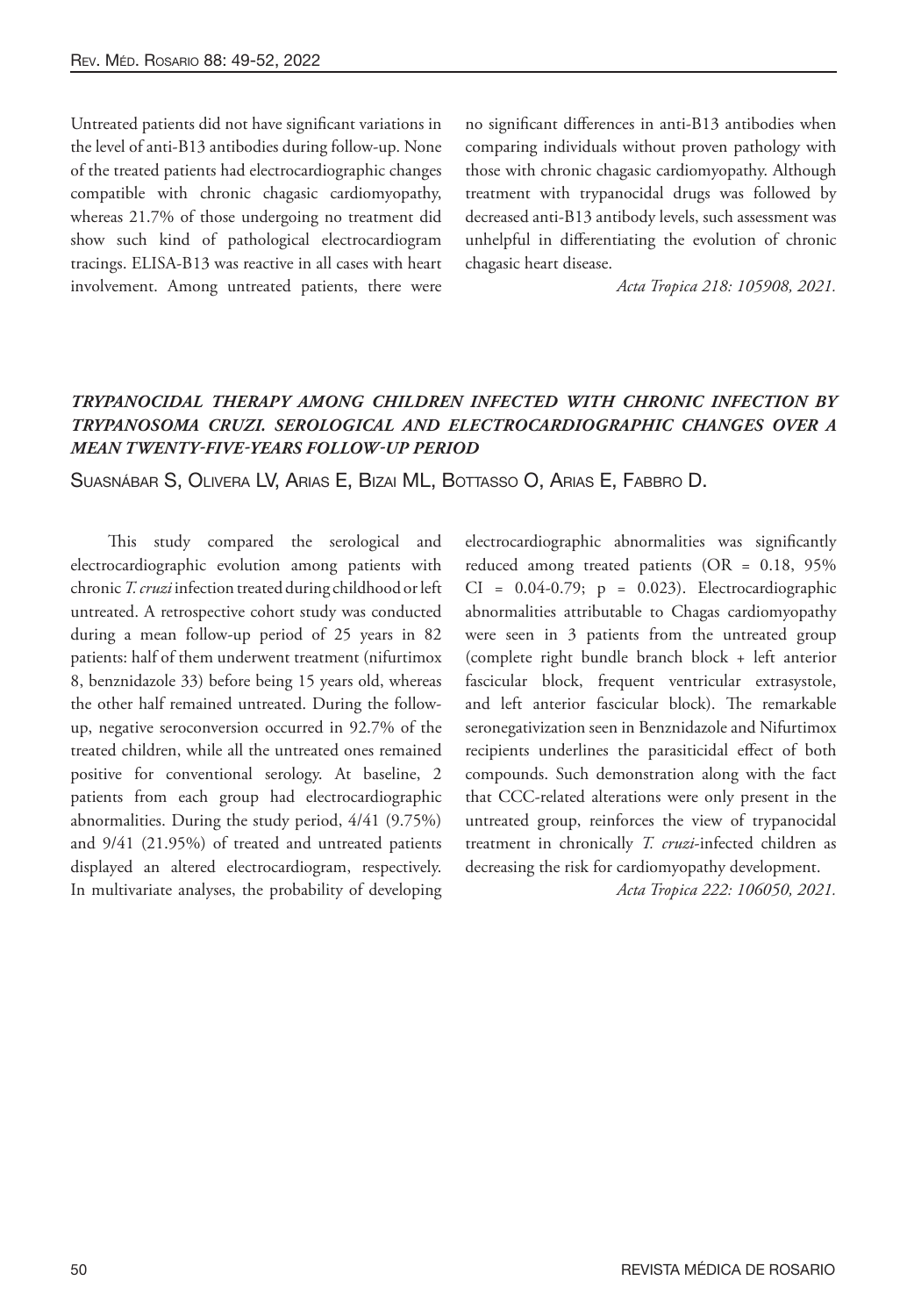### *ENHANCED MIGRATORY CAPACITY OF T LYMPHOCYTES IN SEVERE CHAGASIC PATIENTS IS CORRELATED WITH VLA-4 AND TNF-*α *EXPRESSION*

Berbert LR, González FB, Villar SR, Vigliano C, Lioi S, Beloscar J, Bottasso OA, Silva-Barbosa SD, Savino W, Pérez AR.

*Trypanosoma cruzi* infection in humans leads to progression to chronic chagasic myocarditis (CCM) in 30% of infected individuals, paralleling T cell inflammatory infiltrates in the heart tissue. T-cell trafficking into the hearts of CCM patients may be modulated by in situ expression of chemotactic or haptotactic molecules, as the chemokine CXCL12, the cytokine tumor necrosis factor-alpha (TNF-a), and extracellular matrix proteins (ECM), such as fibronectin. Herein we evaluated the expression of fibronectin, CXCL12, and TNF- $\alpha$  in the myocardial tissue of *T*. *cruzi* seropositive (asymptomatic or with CCM), as well as seronegative individuals as healthy controls. Hearts from CCM patients exhibited enhanced expression of these three molecules. CXCL12 and TNF-α serum levels were also increased in CCM individuals. We then evaluated T lymphocytes from chronic chagasic patients by cytofluorometry, in terms of membrane expression levels of molecules involved in cell activation and cell migration, respectively, HLA-DR and the VLA-4 (very late antigen-4, being one integrin-type fibronectin receptor). Indeed, the expression of HLA-DR and

VLA-4 was enhanced on T lymphocytes from chagasic patients, especially in the CCM group. To further approach the dynamics of T cell migratory events, we performed fibronectin-, TNF-α, and CXCL12 driven migration. Peripheral blood mononuclear cells (PBMCs) and T cells from CCM patients presented an ex vivo enhanced migratory capacity driven by fibronectin alone when this ECM protein was placed in the membrane of transwell migration chambers. When TNF- $\alpha$  was previously placed upon fibronectin, we observed a further and significant increase in the migratory response of both PBMCs and T lymphocytes. Overall, these data suggest the existence in patients with chronic Chagas disease of a cardiac inflammatory infiltrate vector that promotes the recruitment and accumulation of activated T cells, driven in part by enhanced tissue expression of fibronectin and TNF-α, as well as the respective corresponding VLA-4 and TNF receptors.

*Front Cell Infect Microbiol 11 (Article 713150), 2021.*  https://doi.org/10.3389/fcimb.2021.713150.

#### *INCREASED LEVELS OF CIRCULATING LPS DURING TUBERCULOSIS PREVAILS IN PATIENTS WITH ADVANCED PULMONARY INVOLVEMENT*

Gallucci G, Santucci N, Diaz Ariana, Bongiovanni B, Bértola D, Gardeñez W, Rassetto M, BAY ML, BOTTASSO O, D'ATTILIO L.

Our earlier studies in tuberculosis (TB) patients indicate that in those where the process evolves to a larger pulmonary involvement, the immune endocrine response may promote an unfavorable environment. Chronic infectious diseases, and their persistent proinflammatory response, may affect mucosal barriers integrity favoring the translocation of gastrointestinal bacteria, leading to an increase of circulating lipopolysaccharides (LPS). Consequently, we quantified LPS levels in TB patients, with different degrees of pulmonary involvement, and controls (Co) and analyzed the possible relationship between LPS and inflammatory mediators i.e., C reactive protein (CRP), interleukin 6 (IL-6) and Interferon gamma (IFN-γ), Erythrocyte Sedimentation Rate (ESR), steroid hormones (Cortisol and Dehydroepiandrosterone,